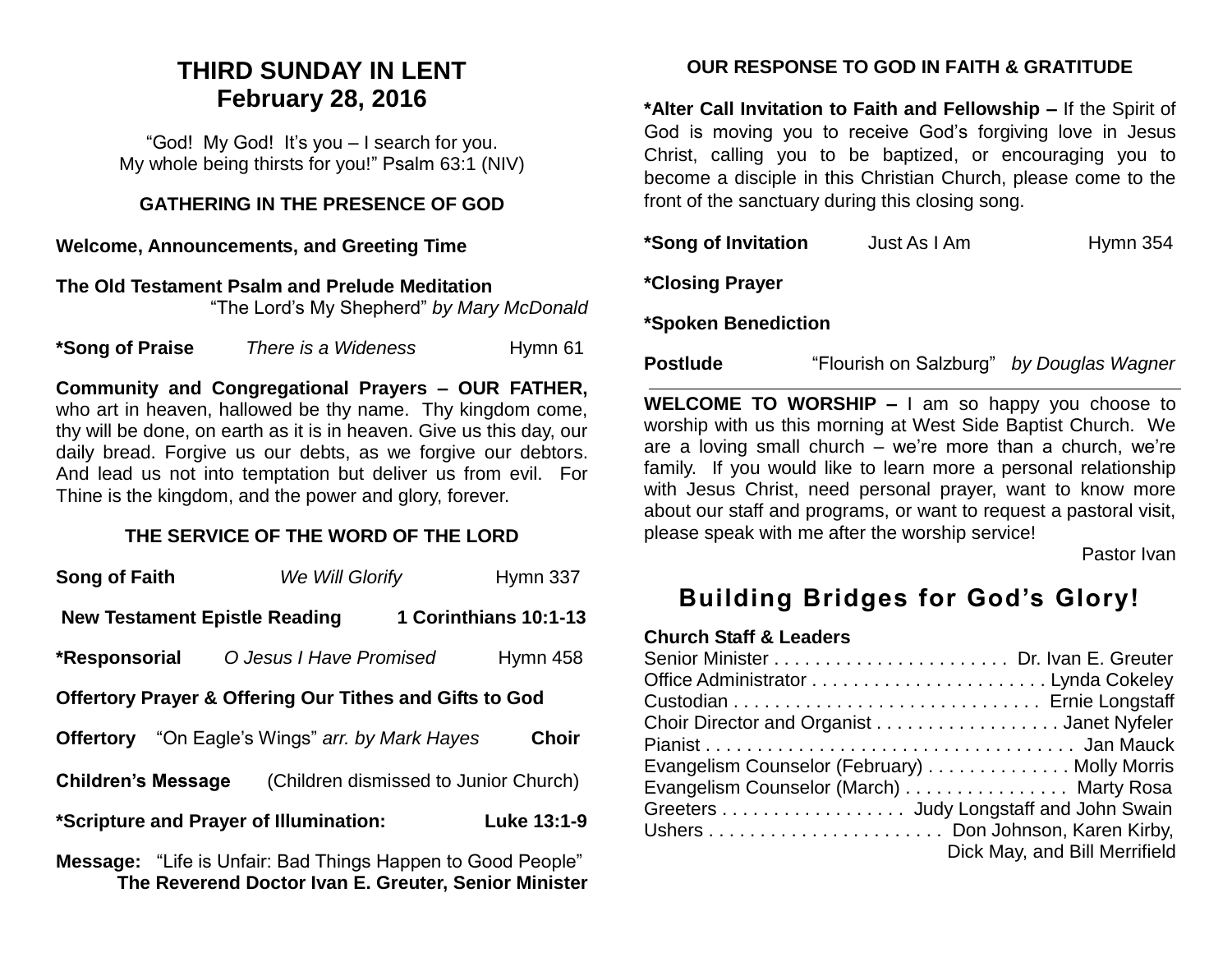# **In our Thoughts and Prayers**

## **Medical Concerns:**

Jane Baker Etta Landis Mark Calloway Stella Maggard Albert Carpenter Gil McCurdy Bradley Carpenter Becky Poe Harry Carpenter Brian Roach Sr. Esther Carrier Elma Tschantz Reg Kirby

Mark Calloway Jr Madeleine Martinson

# **Third Sunday**

# **Church Concerns:**

*Pray for Pastor Ivan and our Church Leaders Pray for all our shut-ins Pray for our youth*

# **Praises:**

*For God's continued work in and through West Side Baptist Church* 

> Welcome to **West Side Baptist Church**



*West Side Baptist Church An American Baptist Church of the Central Region American Baptist Church USA www.abc-usa.org*

# **WEST SIDE BAPTIST CHURCH**

1008 SW Fourth Street | Topeka, KS 66606 Phone: (785) 233-4241 │ [office@wsbctopeka.org](mailto:office@wsbctopeka.org) www.wsbctopeka.org